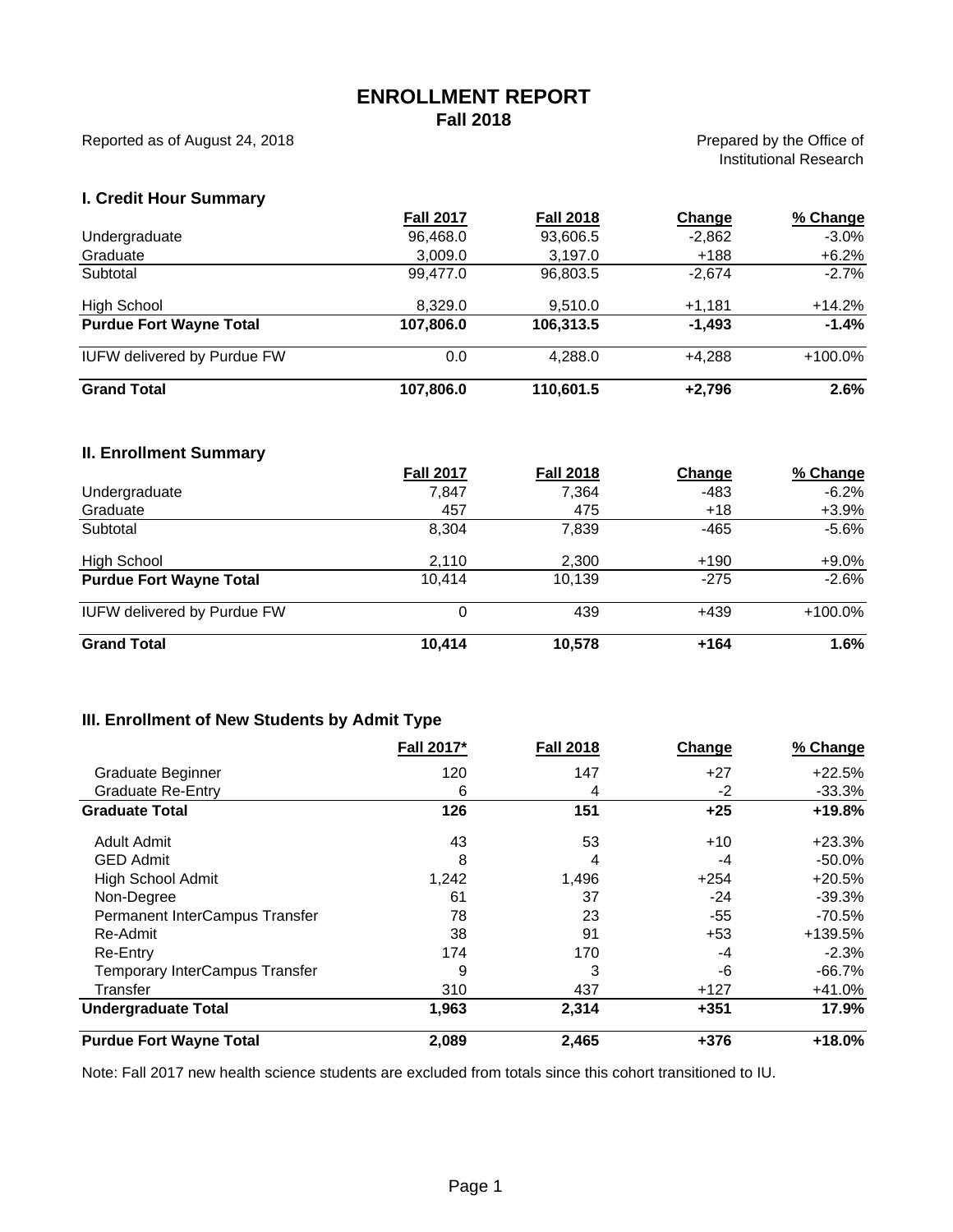# **IV. Enrollment by Class Standing**

|                                    | <b>Fall 2017</b> | <b>Fall 2018</b> | Change | % Change |
|------------------------------------|------------------|------------------|--------|----------|
| New Freshman                       | 1,562            | 1,553            | -9     | $-0.6%$  |
| Returning Freshman                 | 850              | 852              | $+2$   | $+0.2%$  |
| Sophomore                          | 1,531            | 1,351            | $-180$ | $-11.8%$ |
| Junior                             | 1.515            | 1.349            | $-166$ | $-11.0%$ |
| Senior                             | 2,250            | 2,165            | -85    | $-3.8\%$ |
| <b>UG Non-Degree</b>               | 139              | 94               | -45    | $-32.4%$ |
| Graduate                           | 434              | 459              | $+25$  | $+5.8%$  |
| Graduate Non-Degree                | 23               | 16               | -7     | $-30.4%$ |
| Subtotal                           | 8,304            | 7,839            | $-465$ | $-5.6%$  |
| High School - Dual Credit          | 2,110            | 2,300            | $+190$ | $+9.0\%$ |
| <b>Purdue Fort Wayne Total</b>     | 10,414           | 10,139           | $-275$ | $-2.6%$  |
| <b>IUFW delivered by Purdue FW</b> | $\mathbf 0$      | 439              | $+439$ | +100.0%  |
| <b>Grand Total</b>                 | 10,414           | 10,578           | $+164$ | 1.6%     |

# **V. Enrollment by Academic Unit**

|                                    | <b>Fall 2017</b> | <b>Fall 2018</b> | <b>Change</b> | % Change   |
|------------------------------------|------------------|------------------|---------------|------------|
| Arts and Sciences                  | 2,064            | 2,409            | +345          | $+16.7%$   |
| <b>Business</b>                    | 931              | 970              | $+39$         | $+4.2%$    |
| Engineering Tech and Comp Sci      | 1,664            | 1,761            | $+97$         | $+5.8%$    |
| <b>Health and Human Services</b>   | 1,125            | 540              | $-585$        | $-52.0%$   |
| <b>Labor Studies</b>               |                  | 0                | -7            | $-100.0\%$ |
| <b>Professional Studies</b>        | 1,338            | 1,309            | -29           | $-2.2%$    |
| Unit of Affiliated Programs        | 632              | 263              | $-369$        | $-58.4%$   |
| Visual and Performing Arts         | 543              | 587              | $+44$         | $+8.1%$    |
| Subtotal                           | 8,304            | 7,839            | $-465$        | $-5.6\%$   |
| High School - Dual Credit          | 2,110            | 2,300            | $+190$        | $+9.0\%$   |
| <b>Purdue Fort Wayne Total</b>     | 10,414           | 10,139           | $-275$        | $-2.6%$    |
| <b>IUFW delivered by Purdue FW</b> | $\mathbf 0$      | 439              | $+439$        | $+100.0\%$ |
| <b>Grand Total</b>                 | 10,414           | 10,578           | $+164$        | $+1.6%$    |

# **VI. Credit Hours by Level and Residency**

|                                    | <b>Fall 2017</b> | <b>Fall 2018</b> | Change   | % Change   |
|------------------------------------|------------------|------------------|----------|------------|
| <b>UG Resident</b>                 | 88,648.0         | 85,626.5         | $-3,022$ | $-3.4\%$   |
| <b>UG Non-Resident</b>             | 4.480.0          | 4.117.0          | $-363$   | $-8.1\%$   |
| <b>UG Ohio Reciprocity</b>         | 2,865.0          | 2,509.0          | $-356$   | $-12.4%$   |
| <b>UG Midwest Student Exchange</b> | 475.0            | 1.354.0          | +879     | $+185.1%$  |
| <b>GR Resident</b>                 | 2.464.0          | 2.486.0          | $+22$    | +0.9%      |
| <b>GR Non-Resident</b>             | 536.0            | 687.0            | $+151$   | $+28.2%$   |
| <b>GR Ohio Reciprocity</b>         | 9.0              | 24.0             | $+15$    | +166.7%    |
| Subtotal                           | 99,477.0         | 96,803.5         | $-2,674$ | $-2.7%$    |
| High School - Dual Credit          | 8.329.0          | 9.510.0          | $+1181$  | $+14.2%$   |
| <b>Purdue Fort Wayne Total</b>     | 107,806.0        | 106,313.5        | -1,492   | $-1.4%$    |
| <b>IUFW delivered by Purdue FW</b> | 0.0              | 4,288.0          | $+4,288$ | $+100.0\%$ |
| <b>Grand Total</b>                 | 107,806.0        | 110,601.5        | $+2,796$ | $+2.6%$    |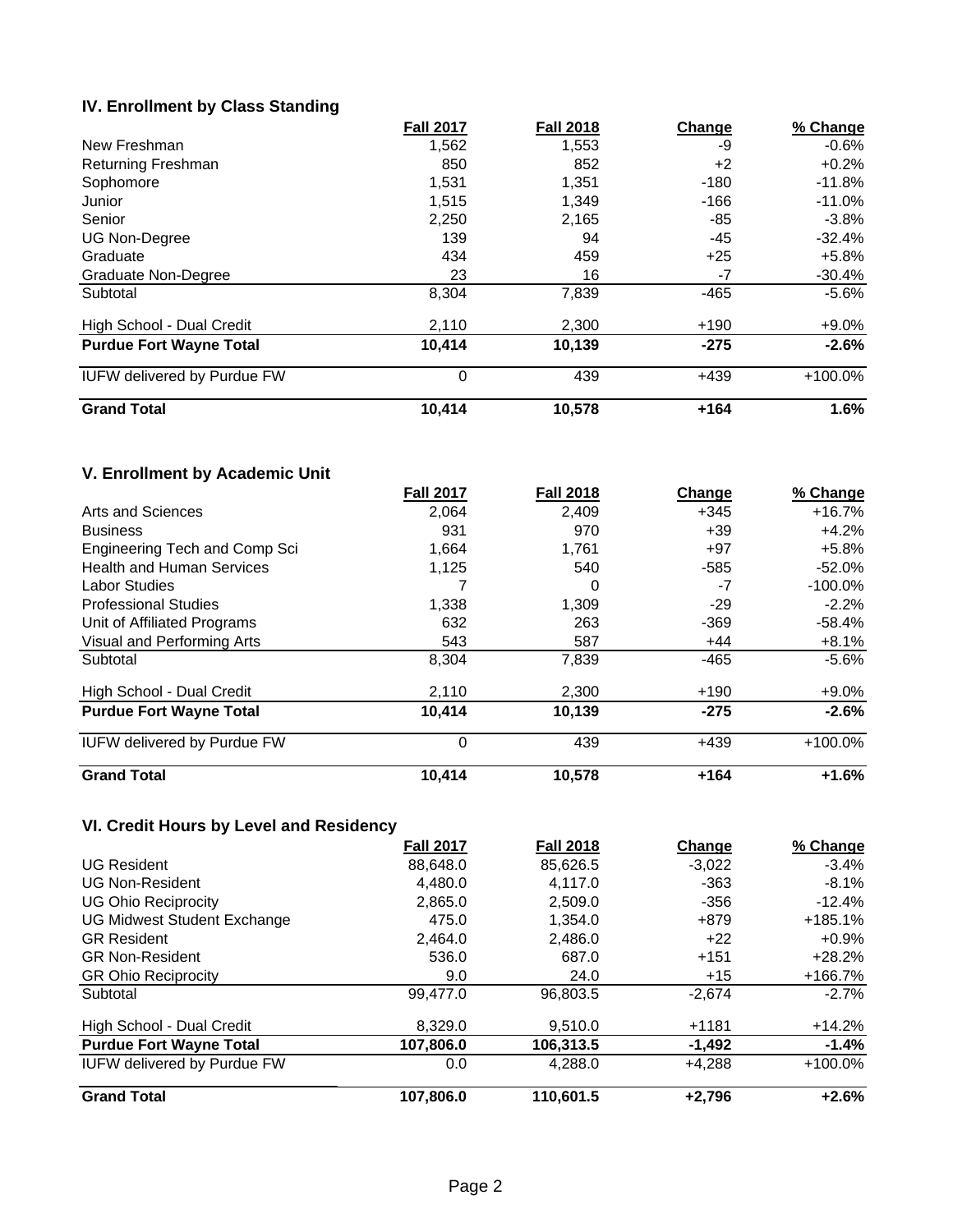# **VII. Enrollment by University**

|                                    | <b>Fall 2017</b> | <b>Fall 2018</b> | Change   | % Change   |
|------------------------------------|------------------|------------------|----------|------------|
| <b>Purdue University</b>           | 4,257            | 5.311            | $+1,054$ | $+24.8%$   |
| <b>Indiana University</b>          | 4.047            | 2,528            | $-1,519$ | $-37.5%$   |
| Subtotal                           | 8.304            | 7.839            | -465     | $-5.6%$    |
| High School                        | 2,110            | 2,300            | $+190$   | $+9.0\%$   |
| <b>Purdue Fort Wayne Total</b>     | 10.414           | 10.139           | $-275$   | $-2.6%$    |
| <b>IUFW delivered by Purdue FW</b> | 0                | 439              | +439     | $+100.0\%$ |
| <b>Grand Total</b>                 | 10,414           | 10.578           | $+164$   | $+1.6%$    |

### **VIII. Credit Hours by University**

|                                         | <b>Fall 2017</b> | <b>Fall 2018</b> | Change    | % Change   |
|-----------------------------------------|------------------|------------------|-----------|------------|
| <b>Purdue University</b>                | 51,154.0         | 66,697.5         | $+15,544$ | +30.4%     |
| Indiana University                      | 48,323.0         | 30,106.0         | $-18,217$ | $-37.7%$   |
| Subtotal                                | 99,477.0         | 96,803.5         | $-2,674$  | $-2.7%$    |
| <b>High School</b>                      | 8,329.0          | 9,510.0          | $+1,181$  | $+14.2%$   |
| <b>Purdue Fort Wayne Total</b>          | 107,806.0        | 106,313.5        | $-1,492$  | $-1.4%$    |
| <b>IUFW delivered by Purdue FW</b>      | 0.0              | 4,288.0          | $+4,288$  | $+100.0\%$ |
| <b>Grand Total</b>                      | 107,806.0        | 110,601.5        | $+2,796$  | $+2.6%$    |
| IX. Full Time Equivalent (FTE) by Level |                  |                  |           |            |
|                                         | <b>Fall 2017</b> | <b>Fall 2018</b> | Change    | % Change   |
| Undergraduate                           | 6,431            | 6,240            | $-191$    | $-3.0\%$   |
| Graduate                                | 251              | 266              | $+16$     | $+6.2%$    |
| Subtotal                                | 6,682            | 6,507            | $-175$    | $-2.6%$    |
| <b>High School</b>                      | 555              | 634              | $+79$     | $+14.2%$   |
| <b>Purdue Fort Wayne Total</b>          | 7,237            | 7,141            | -96       | $-1.3%$    |
| <b>IUFW delivered by Purdue FW</b>      | 0                | 286              | $+286$    | +100.0%    |
| <b>Grand Total</b>                      | 7,237            | 7,427            | +190      | $+2.6%$    |

Note: FTE is calculated based on 15 credit hours for Undergraduate students and 12 credit hours for Graduate Students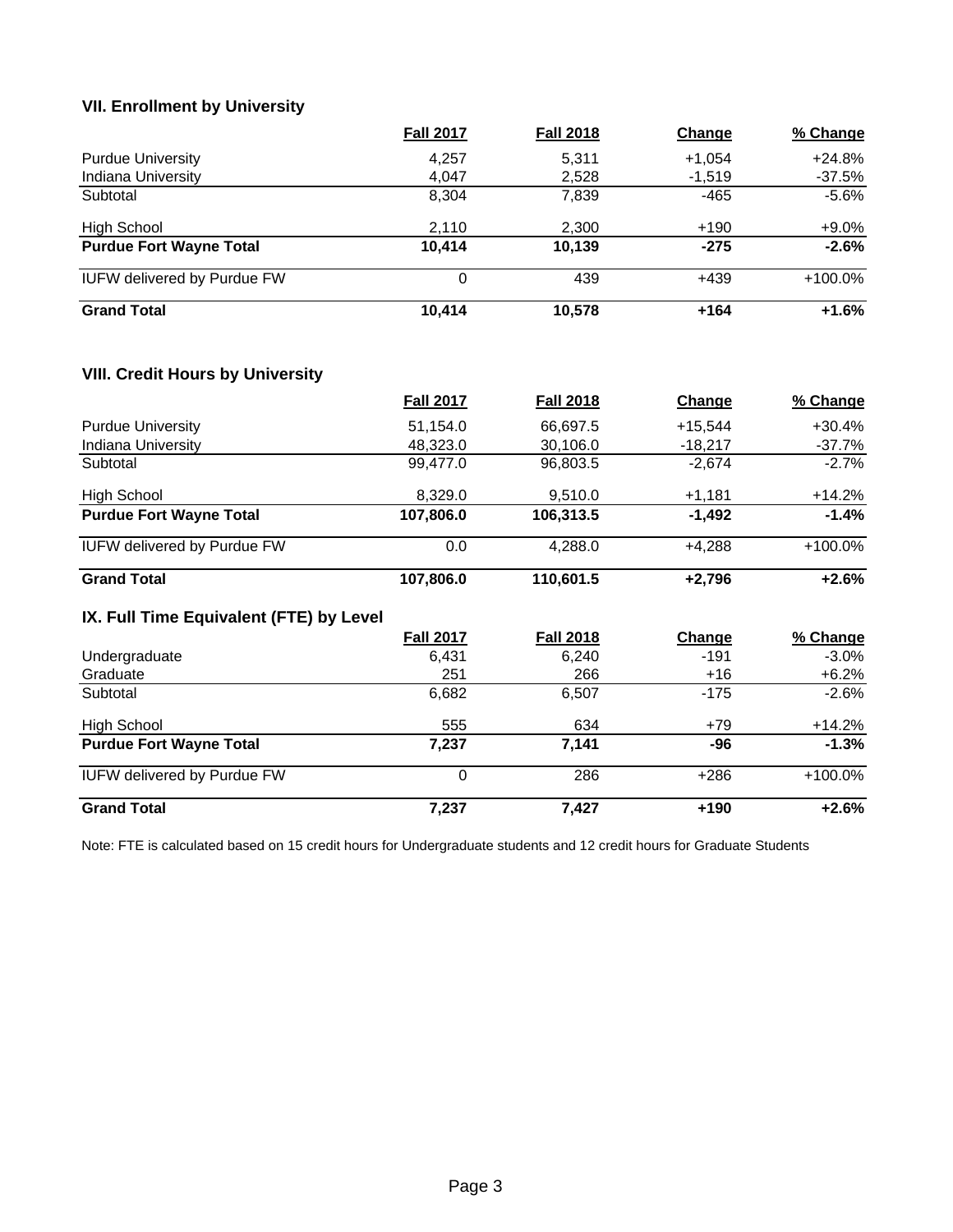#### **X. Enrollment by Major Department**

|                                  |                                          | <b>Fall 2017</b> | <b>Fall 2018</b> | <b>Change</b>  | % Change           |
|----------------------------------|------------------------------------------|------------------|------------------|----------------|--------------------|
| Arts and Sciences                | <b>Agriculture and Forestry</b>          | 2                | 1                | $-1$           | $-50.0%$           |
|                                  | Anthropology and Sociology               | 56               | 60               | +4             | $+7.1%$            |
|                                  | Arts and Sciences Spec Student           | 5                | 1                | $-4$           | $-80.0%$           |
|                                  | Biology                                  | 496              | 470              | $-26$          | $-5.2%$            |
|                                  | Chemistry                                | 66               | 83               | +17            | +25.8%             |
|                                  | Communication                            | 205              | 200              | -5             | $-2.4%$            |
|                                  | Communication Sci & Disorders            | 84               | 80               | $-4$           | $-4.8%$            |
|                                  | <b>English and Linguistics</b>           | 148              | 157              | $+9$           | $+6.1%$            |
|                                  | <b>General Studies</b>                   | 394              | 696              | $+302$         | +76.6%             |
|                                  | <b>Graduate School Transfers</b>         | $\mathbf{1}$     | $\overline{2}$   | $+1$           | +100.0%            |
|                                  | History                                  | 70               | 99               | $+29$          | +41.4%             |
|                                  | <b>Interdisciplinary Studies</b>         | $\mathbf{1}$     | 0                | $-1$           | $-100.0%$          |
|                                  | Intl Language and Cul Studies            | 29               | 28               | $-1$           | $-3.4%$            |
|                                  | <b>Mathematical Sciences</b>             | 88               | 93               | $+5$           | $+5.7%$            |
|                                  |                                          |                  |                  |                | $+12.5%$           |
|                                  | Physics                                  | 56               | 63               | +7             |                    |
|                                  | <b>Political Science</b>                 | 75               | 78               | $+3$           | $+4.0%$            |
|                                  | Psychology                               | 277              | 295              | $+18$          | $+6.5%$            |
|                                  | Science and Other PU Transfer            | 11               | 3                | -8             | $-72.7%$           |
|                                  | Total                                    | 2,064            | 2,409            | $+345$         | +16.7%             |
| <b>Business</b>                  | Accounting                               | 200              | 189              | $-11$          | $-5.5%$            |
|                                  | <b>Business Administration</b>           | 173              | 204              | $+31$          | +17.9%             |
|                                  | <b>Economics and Finance</b>             | 136              | 124              | $-12$          | $-8.8%$            |
|                                  | Management and Marketing                 | 422              | 453              | $+31$          | $+7.3%$            |
|                                  | Total                                    | 931              | 970              | $+39$          | $+4.2%$            |
| Engineering Tech and Comp Sci    | Civil/Mechanical Engineering             | 305              | 320              | $+15$          | $+4.9%$            |
|                                  | <b>Computer Science</b>                  | 352              | 372              | $+20$          | $+5.7%$            |
|                                  | Electrical/Computer Engr                 | 181              | 201              | $+20$          | $+11.0%$           |
|                                  | Engr-Tech-CS Special                     | 8                | 0                | -8             | $-100.0%$          |
|                                  |                                          | 300              | 300              | $+0$           | $+0.0%$            |
|                                  | Organizational Leadership                |                  |                  |                |                    |
|                                  | School of Polytechnic<br>Total           | 518<br>1,664     | 568<br>1,761     | $+50$<br>$+97$ | $+9.7%$<br>$+5.8%$ |
|                                  |                                          |                  |                  |                |                    |
| <b>Health and Human Services</b> | <b>Dental Education</b>                  | 220              | 93               | $-127$         | $-57.7%$           |
|                                  | <b>Health Sciences</b>                   | 1                | 1                | $+0$           | $+0.0%$            |
|                                  | Med Imaging and Radiologic Sci           | 109              | 69               | $-40$          | $-36.7%$           |
|                                  | Nursing                                  | 795              | 377              | $-418$         | $-52.6%$           |
|                                  | Total                                    | 1,125            | 540              | $-585$         | $-52.0%$           |
| <b>Labor Studies</b>             | <b>Labor Studies</b>                     | 7                | 0                | -7             | $-100.0%$          |
|                                  | Total                                    | $\overline{7}$   | 0                | $-7$           | $-100.0%$          |
| <b>Professional Studies</b>      | Hospitality and Tourism Mgmt             | 76               | 80               | +4             | $+5.3%$            |
|                                  | <b>Human Services</b>                    | 226              | 223              | -3             | $-1.3%$            |
|                                  | <b>Public Policy</b>                     | 247              | 233              | $-14$          | $-5.7%$            |
|                                  | School of Education                      | 789              | 773              | $-16$          | $-2.0%$            |
|                                  | Total                                    | 1,338            | 1,309            | $-29$          | $-2.2%$            |
|                                  |                                          |                  |                  |                |                    |
| Unit of Affiliated Programs      | <b>Collegiate Connection</b>             | 2,110            | 2,300            | $+190$         | $+9.0%$            |
|                                  | <b>Mastodon Advising Center</b>          | 36               | 0                | $-36$          | $-100.0%$          |
|                                  | <b>Student Success &amp; Transitions</b> | 596              | 263              | $-333$         | $-55.9%$           |
|                                  | Total                                    | 2,742            | 2,563            | $-179$         | -6.5%              |
| Visual and Performing Arts       | Art and Design                           | 321              | 340              | $+19$          | $+5.9%$            |
|                                  | School of Music                          | 170              | 184              | $+14$          | $+8.2%$            |
|                                  | Theatre                                  | 52               | 63               | $+11$          | $+21.2%$           |
|                                  | Total                                    | 543              | 587              | $+44$          | $+8.1%$            |
|                                  | <b>Purdue Fort Wayne Total</b>           | 10,414           | 10,139           | $-275$         | $-2.6%$            |
|                                  | <b>IUFW delivered by Purdue FW</b>       | 0                | 439              | $+439$         | +100.0%            |
|                                  | <b>Grand Total</b>                       | 10,414           | 10,578           | $+164$         | $+2.6%$            |
|                                  |                                          |                  |                  |                |                    |